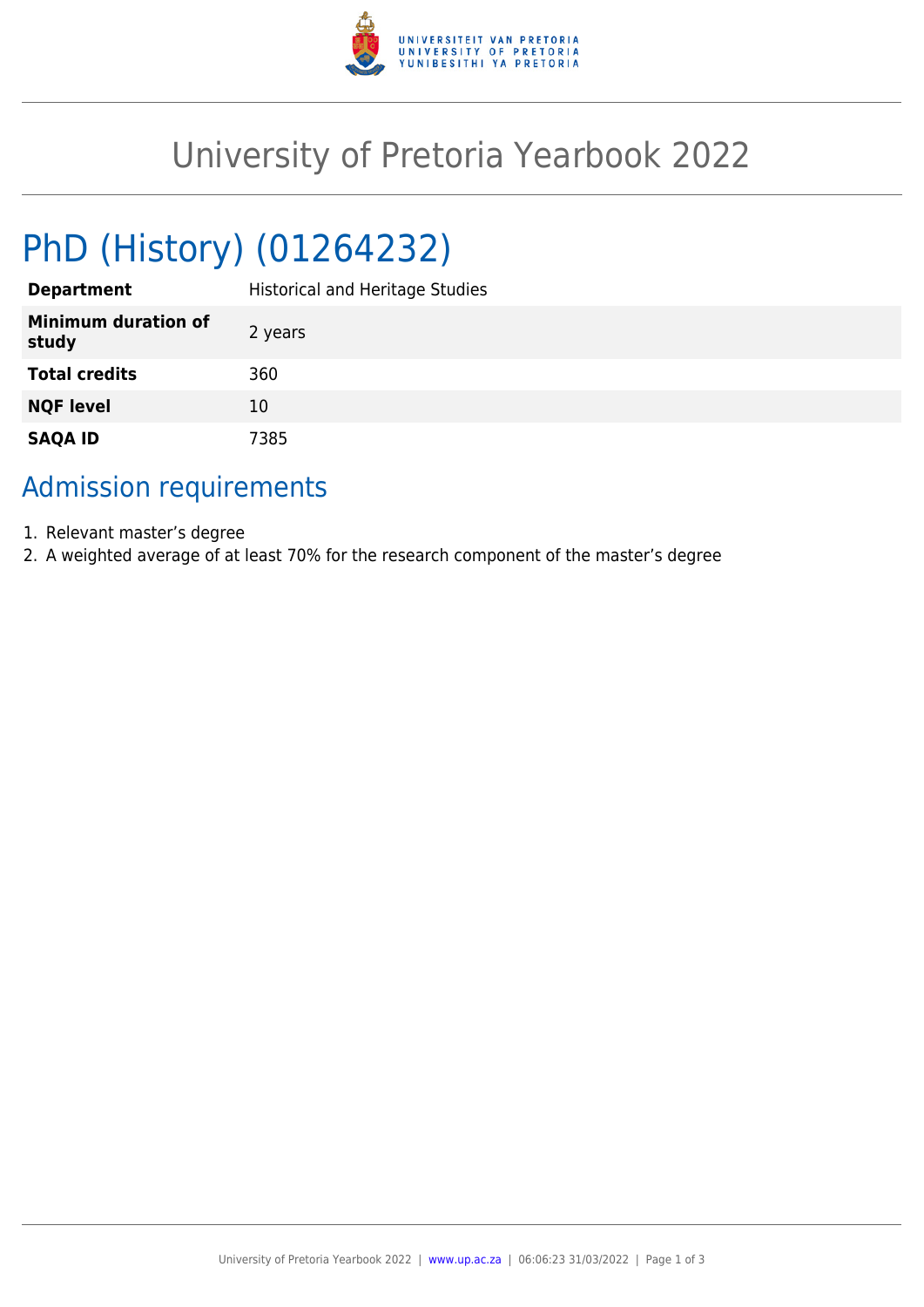

## Curriculum: Year 1

**Minimum credits: 360**

#### **Core modules**

#### **Thesis: History 990 (GES 990)**

| <b>Module credits</b>                                                                                                                                                                                                          | 360.00                                 |  |
|--------------------------------------------------------------------------------------------------------------------------------------------------------------------------------------------------------------------------------|----------------------------------------|--|
| <b>NQF Level</b>                                                                                                                                                                                                               | 10                                     |  |
| <b>Prerequisites</b>                                                                                                                                                                                                           | No prerequisites.                      |  |
| <b>Language of tuition</b>                                                                                                                                                                                                     | Module is presented in English         |  |
| <b>Department</b>                                                                                                                                                                                                              | <b>Historical and Heritage Studies</b> |  |
| <b>Period of presentation</b>                                                                                                                                                                                                  | Year                                   |  |
| <b>Module content</b>                                                                                                                                                                                                          |                                        |  |
| A different to the company of the second state of the second state of the second state of the second state of the second state of the second state of the second state of the second state of the second state of the second s |                                        |  |

A thesis on an approved historical topic.